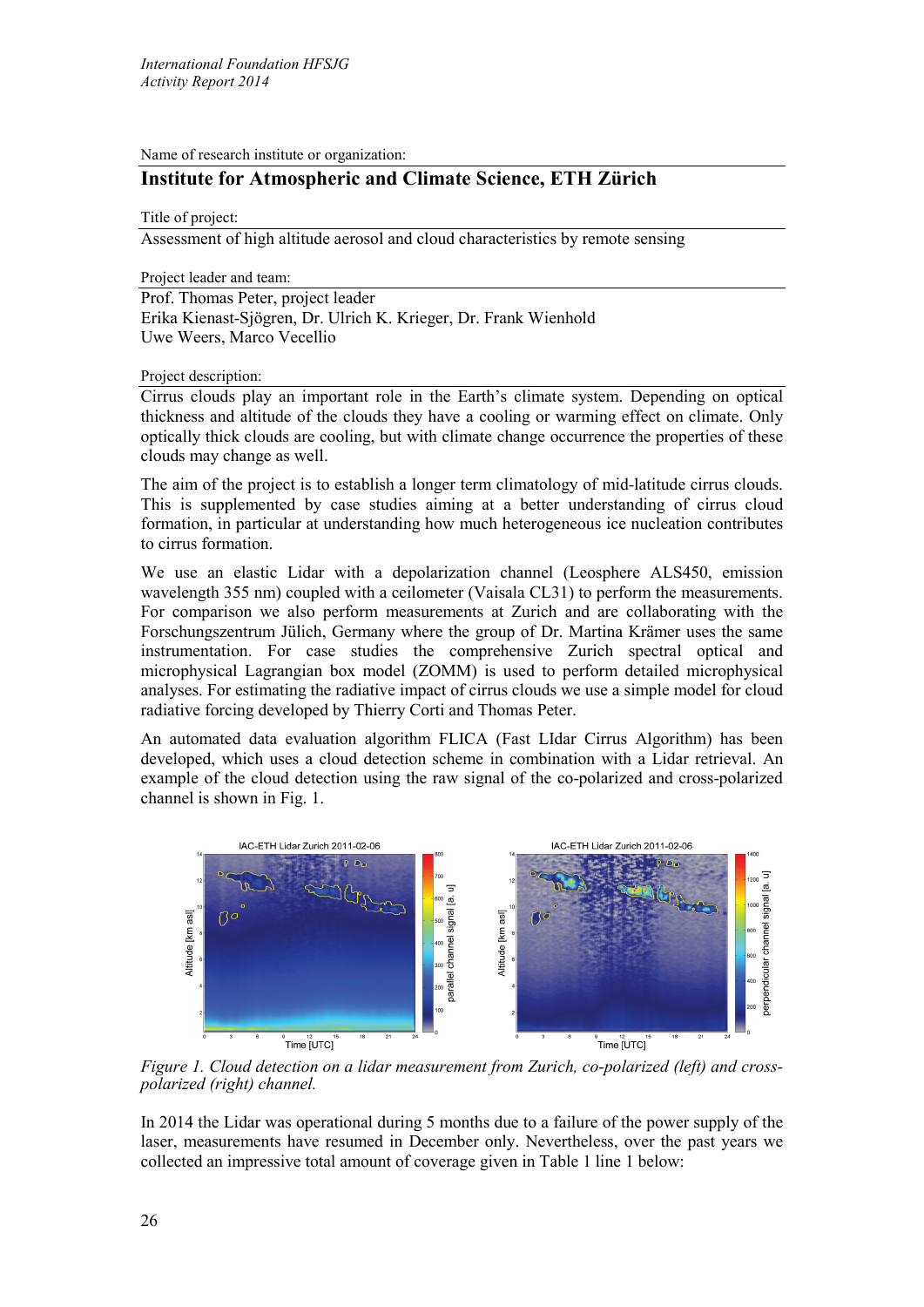|                                               | JF)          | Zürich | Jülich |
|-----------------------------------------------|--------------|--------|--------|
| Hours of measurements Number of               | 5170         | 4678   | 3274   |
| cirrus detected Cirrus cloud<br>coverage in % | 11276        | 7725   | 7176   |
|                                               | 15           | 12     | 15     |
| Low cloud coverage in %                       | 15           | 8      | 26     |
| <b>Cirrus Catogories</b>                      |              |        |        |
| Subvisible cirrus in %                        | 38           | 31     | 31     |
| Thin cirrus in %                              | 51           | 55     | 52     |
| Opaque cirrus in %                            | $\mathbf{1}$ | 14     | 17     |
| mean $\tau$                                   | 0.13         | 0.16   | 0.17   |
| Measurements by season in $\%$                |              |        |        |
| <b>DJF</b>                                    | 24           | 17     | 18     |
| <b>MAM</b>                                    | 40           | 15     | 39     |
| J/A                                           | 14           | 48     | 32     |
| SON                                           | 22           | 20     | 12     |

*Table 1. Cloud properties of detected cirrus clouds.*

Over the whole dataset the optical depth of the cirrus differs between JFJ and Zurich as illustrated in Fig. 2.



*Figure 2. Optical depth for the different measurement sites, mean over whole dataset. Horizontal line in box: median. Boxes: the upper and lower quartile. Whisker: extremes. Gray horizontal lines: Cirrus categories.*

At present we are analyzing whether the thinner cirrus observed at the JFJ are caused by the lower detection threshold of our instrument because of the favorable conditions at the JFJ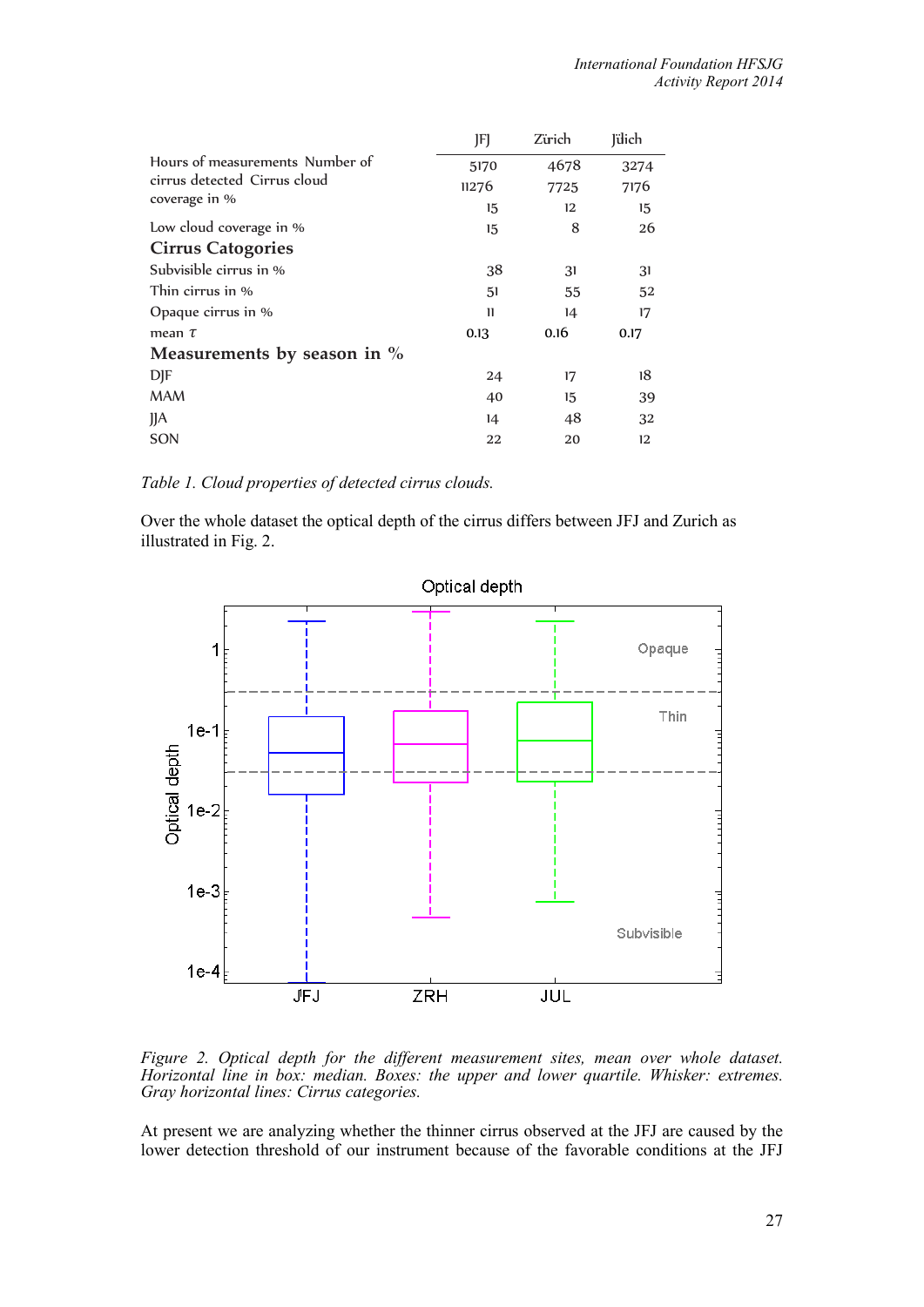site, namely, closer distance to the cirrus clouds and less influence of boundary layer pollution, or whether they are an atmospheric phenomenon.



We applied the radiative forcing model to the complete dataset as shown in Fig. 3.

*Figure 3. Cloud radiative forcing (CRF) in Wm-2 for the different sites. Magenta isolines: values from CRF-model. Color coding: occurrence frequency of cirrus clouds depending on altitude and optical depth. First row: long wave CRF, second row: short wave CRF, third row: net CRF.*

We see that the cirrus cloud occurrence is quite similar at Jungfraujoch and Zurich, although the Jungfraujoch cirrus clouds show a slightly broader distribution in optical depth, in particular showing ultrathin cirrus, cp. Fig. 2. Most cirrus layers are present at 11 km a.s.l. with optical depths between  $0.01(0.04)$  and  $0.2(0.4)$  at Jungfraujoch (in Zurich). The Jülich cirrus clouds are common between 8 and 12 km a.s.l. with optical depths ranging between 0.02 and 0.7. The wider distribution of high occurrence frequencies in altitude may be due to the high frequency of frontal systems appearing over Jülich. The shift towards thinner clouds at Jungfraujoch explains the lower CRF net effect at that site in comparison to the other two. For overcast cirrus situations the net effect at JFJ is 6.2 W/m<sup>2</sup> while it amounts to 0.9 W/m<sup>2</sup> warming when accounting for cirrus occurrence.

Key words:

Lidar, cirrus, radiative forcing

Collaborating partners/networks: Paul Scherrer Institut

MeteoSchweiz Forschungszentrum Jülich (Germany) Leibniz Institute for Tropospheric Research (Germany)